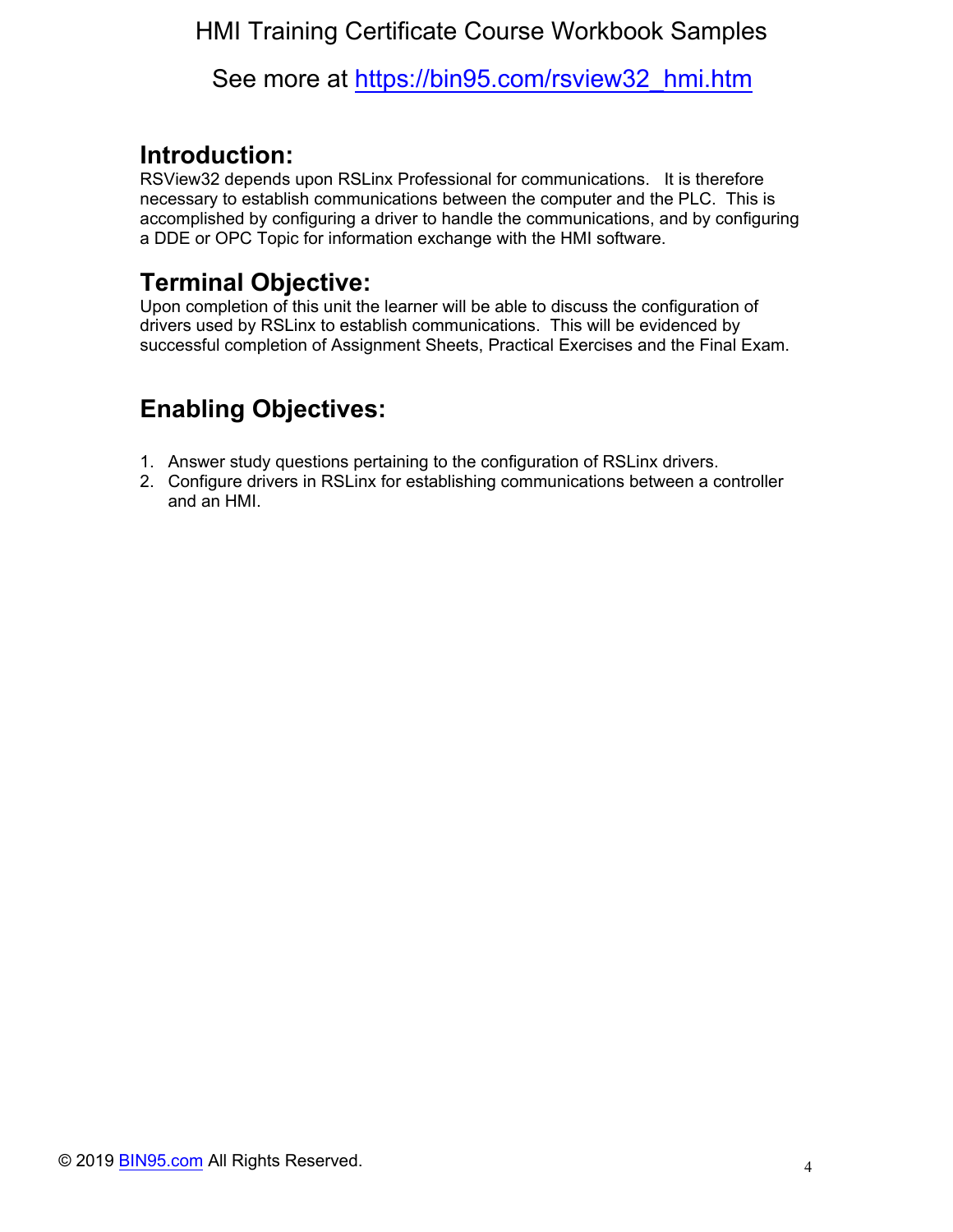**Practical Exercise 1** 

**Configure a driver to in RSLinx to provide a communications path between your controller and RSView32. This process may vary, depending on the hardware and/or network configuration available to you. The example here deals with "Ethernet Devices", where a static IP address is required. Check the RSLinx User's Manual for your specific application.** 

1. Open RSLinx Professional and then click the 'Configure drivers' button.



#### 2. Choose the 'Ethernet devices' driver.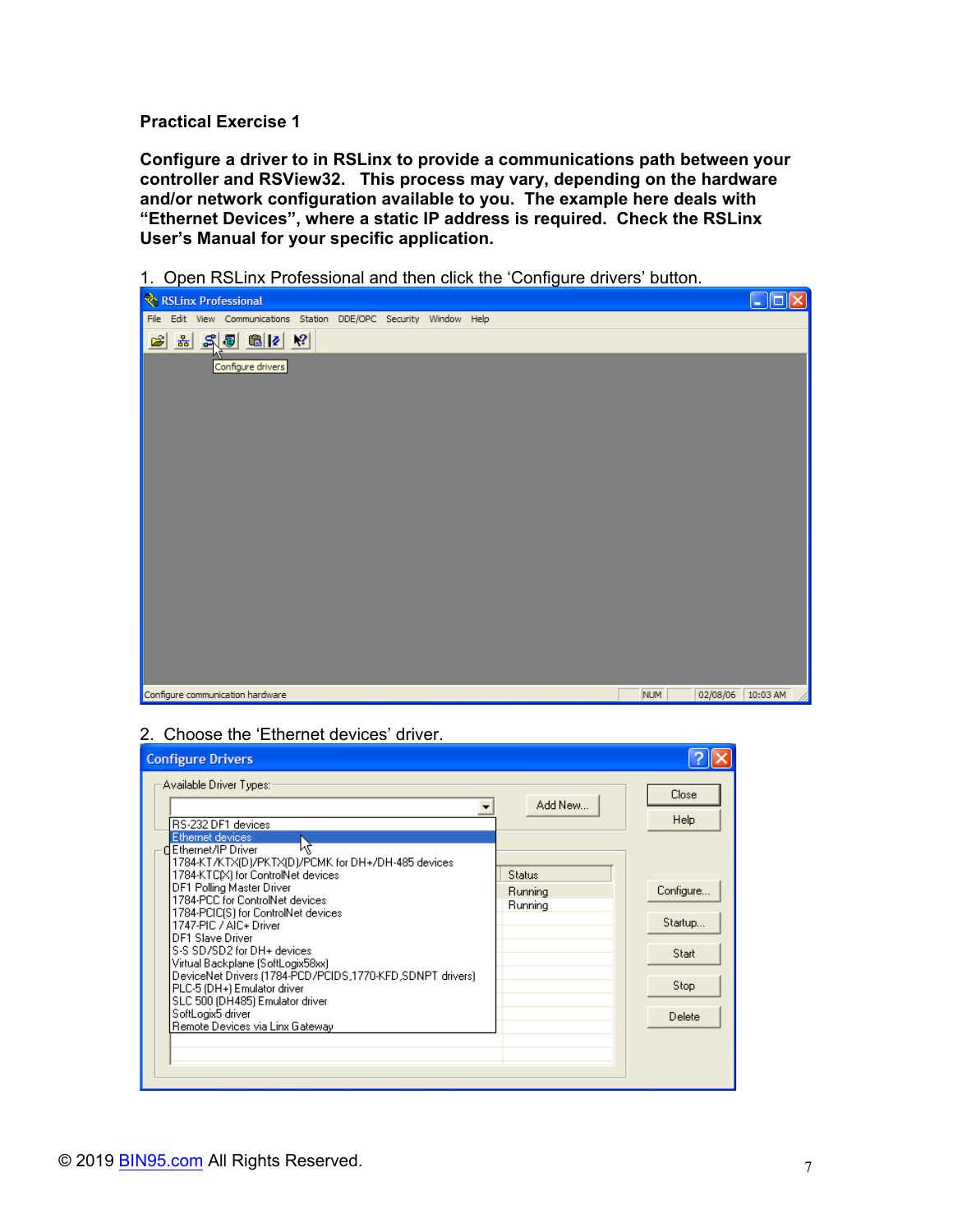## **Introduction:**

DDE can be compared to a conversation between several people. Some only ask questions, they are 'clients'. Others provide answers; they are 'servers'. Still others will both ask and answer questions. They are 'client/servers'. DDE is an interprocess communications specification that is built into the Windows operating system.

## **Terminal Objective:**

Upon completion of this unit the learner will be able to configure a DDE Topic for communications with Microsoft Excel. This will be evidenced by successful completion of Assignment Sheets, Practical Exercises and the Final Exam.

# **Enabling Objectives:**

- 1. Answer study questions pertaining to DDE Topics & Excel
- 2. Configure a DDE Topic to display a real-time value in a cell in Excel.
- 3. Create a graph displaying real-time data dynamically changing.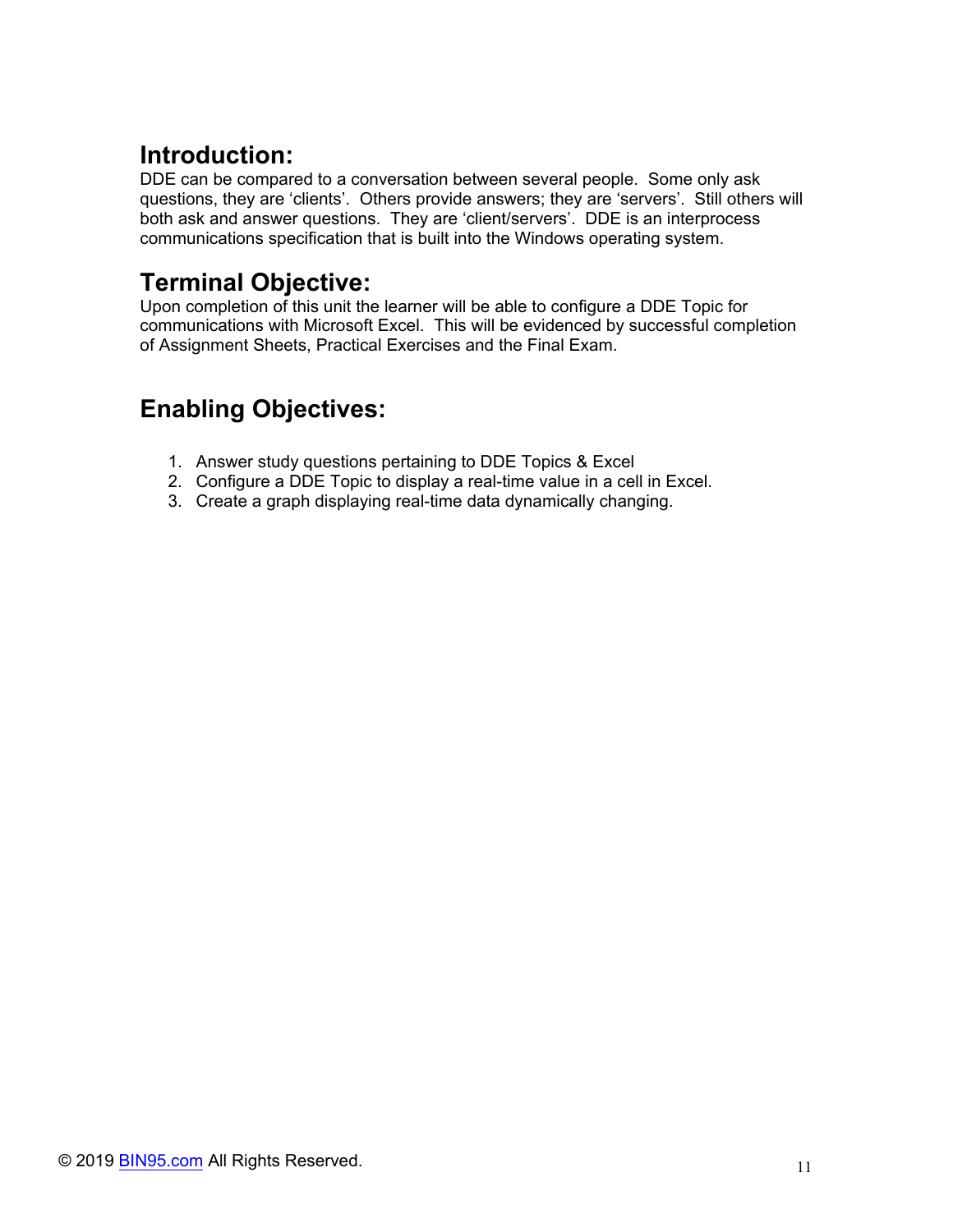#### **Practical Exercise 1**

**Configure a DDE topic to provide real-time updates to 5 cells in an Excel spreadsheet. The cells can display the accumulated value of timers or counters or a combination of the two. Using the graphing tools within Excel, create a bar graph that dynamically displays these values.** 

| 1. Configure the Topic             |                                                                                                                                                                                              |    |
|------------------------------------|----------------------------------------------------------------------------------------------------------------------------------------------------------------------------------------------|----|
| <b>DDE/OPC Topic Configuration</b> |                                                                                                                                                                                              | 2x |
| Project:<br>Default                |                                                                                                                                                                                              |    |
| Topic List:                        | Data Source   Data Collection   Advanced Communication                                                                                                                                       |    |
| DDE-Example                        | $\nabla$ Autobrowse<br>Refresh<br>⊟… <mark>具</mark> , Workstation, KDELL<br>中 品 Linx Gateways, Ethernet<br>白 <mark>品</mark> AB_DF1-1, DH-485<br>$\oplus \overline{=}$ 01, SLC-5/04, UNTITLED |    |
|                                    | 国··· He AB_ETH-1, Ethernet                                                                                                                                                                   |    |
|                                    | $\overline{\mathbf{x}}$<br><b>DDE/OPC Topic Configuration</b><br>Are you sure you want to update topic (DDE-Example)?<br>Cancel<br>Yes<br>No.                                                |    |
|                                    | Next, click the 'Apply' button, then<br>answer 'Yes' on the dialog that will<br>appear. Finally, click the 'Done'<br>button.                                                                 |    |
| <b>New</b><br>Clone                | Delete<br><b>Help</b><br>Done<br>Apply                                                                                                                                                       |    |

#### 2. Copy the link.

| र् <mark>रे</mark> †RSLinx Professional - [RSWho - 1] |  |               |                  | 니미지           |  |  |
|-------------------------------------------------------|--|---------------|------------------|---------------|--|--|
| <del>훎</del> File<br>Edit View Communications Station |  |               | DDE/OPC Security | Window        |  |  |
| Help<br>Copy DDE/OPC Link                             |  |               |                  | <u>_ [리 지</u> |  |  |
| $S$ 5 $ E $ 2 $ V $<br>اھ                             |  |               |                  |               |  |  |
| Now click on the 'Edit' Menu item!                    |  | Not Browsing  |                  |               |  |  |
| Then click 'Copy DDE/OPC Link'.                       |  | Address       |                  | Device Typ    |  |  |
|                                                       |  | <b>==1</b> 01 |                  | SLC-5/04      |  |  |
| 白 <sub>石</sub> AB_DF1-1, DH-485                       |  | 鳯03           |                  | Workstatio    |  |  |
| 鳳 03, Workstation, DF1-COM1                           |  |               |                  |               |  |  |
| $\Box$ $\blacksquare$ 01, SLC-5/04, UNTITLED          |  |               |                  |               |  |  |
| 由- <mark>器</mark> AB_ETH-1, Ethernet                  |  |               |                  |               |  |  |
| For Help, press F1                                    |  | NUM.          | 10/09/03         | 03:47 PM      |  |  |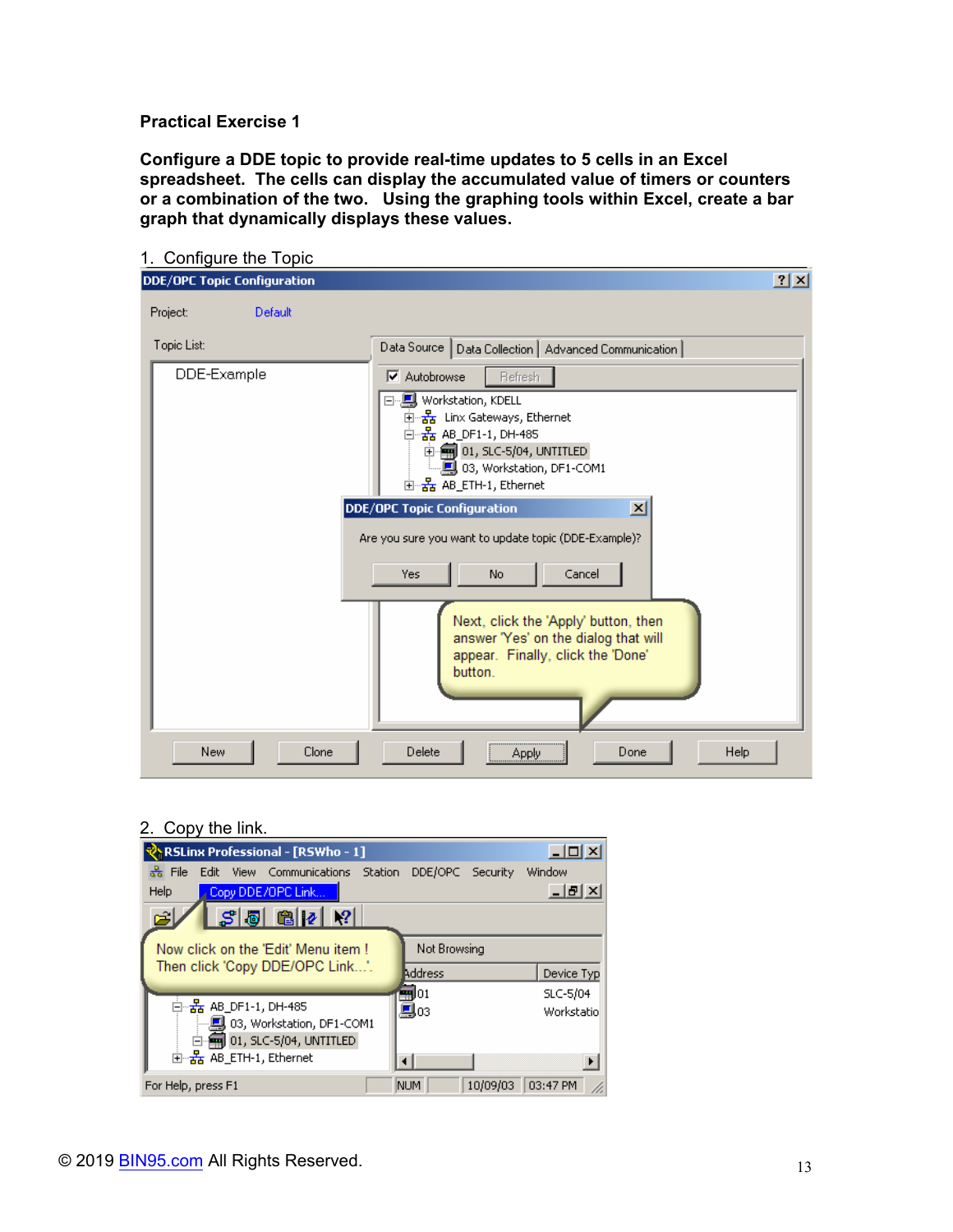## **Introduction:**

Graphic displays are the heart and soul of any HMI. They provide the operator with a visualization of the current status of the process being operated. The technician should have a working knowledge of these systems and the ability to modify and/or create these visualizations.

### **Terminal Objective:**

Upon completion of this unit the learner will be able create and program visualization screens using various input and output objects as well as various animations. This will be evidenced by successful completion of Assignment Sheets, Practical Exercises and the Final Exam.

# **Enabling Objectives:**

1. Complete study questions related to creation of visualization screens in RSView32.

2. Create an HMI screen that incorporates button objects, to start and stop a process.

3. Create an HMI screen that incorporates numerical input objects and numeric display objects.

4. Create an HMI screen that uses horizontal animation to show objects progressing through a process.

5. Create an HMI screen that uses rotational animation to show operation of a pump or other motor driven device.

6. Create an HMI screen that uses fill animation to display liquid level within s storage unit.

6. Create an HMI screen that uses fill animation to display liquid level within a storage unit.

7. Create an HMI screen that uses fill animation and an expression to display liquid level within a storage unit and a numerical display of the percentage of full.

8. Create an HMI screen that uses a slider to change the preset of a counter or timer within a specific set of numbers.

9. Create an HMI screen that uses touch animation to control the operation of a device or object.

10. Create an HMI screen that uses height and width animation to create perspective or movement of an abject from a distance.

11. Create an HMI screen that uses color animation to indicate the active or inactive state of a device.

12. Create an HMI screen that embeds a sound into a visualization.

13. Create an HMI screen that embeds a spreadsheet or other Windows based application into visualization.

14. Create an HMI screen that incorporates numerical input objects and string input objects through the use of an onscreen keyboard.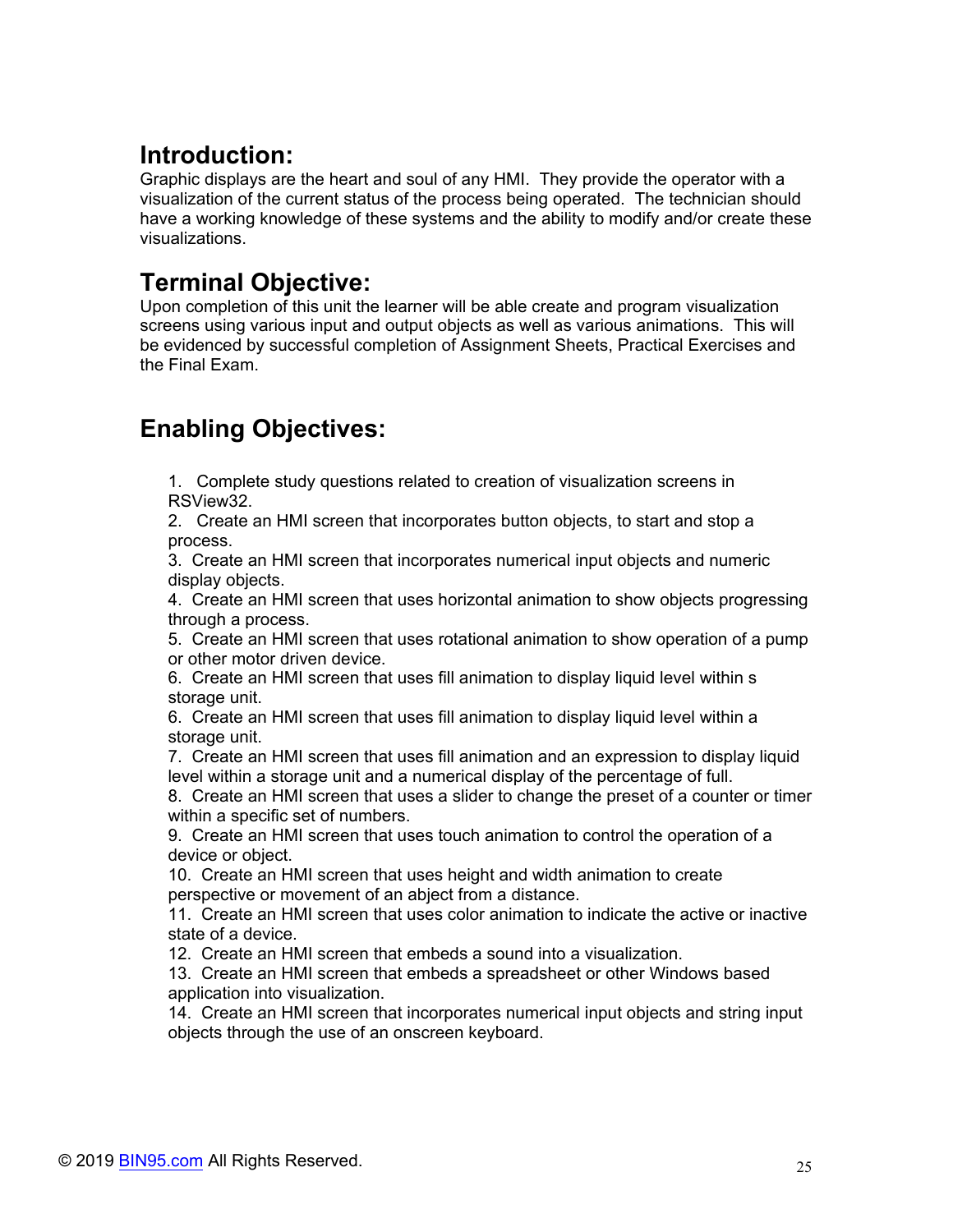

The solutions to this problem will vary with equipment etc. There is no set right or wrong answer. The final judgment should be based on whether the system works, does it actually control the process.

#### **Practical Exercise 4 Create a visualization screen that uses rotational animation. This may be any number of objects through any process.**



The solutions to this problem will vary with equipment etc. There is no set right or wrong answer. The final judgment should be based on whether the system works, does it actually control the process.

#### **Practical Exercise 5**

**Create a visualization screen that uses fill animation. This may be any number of objects through any process.** 



The solutions to this problem will vary with equipment etc. There is no set right or wrong answer. The final judgment should be based on whether the system works, does it actually control the process.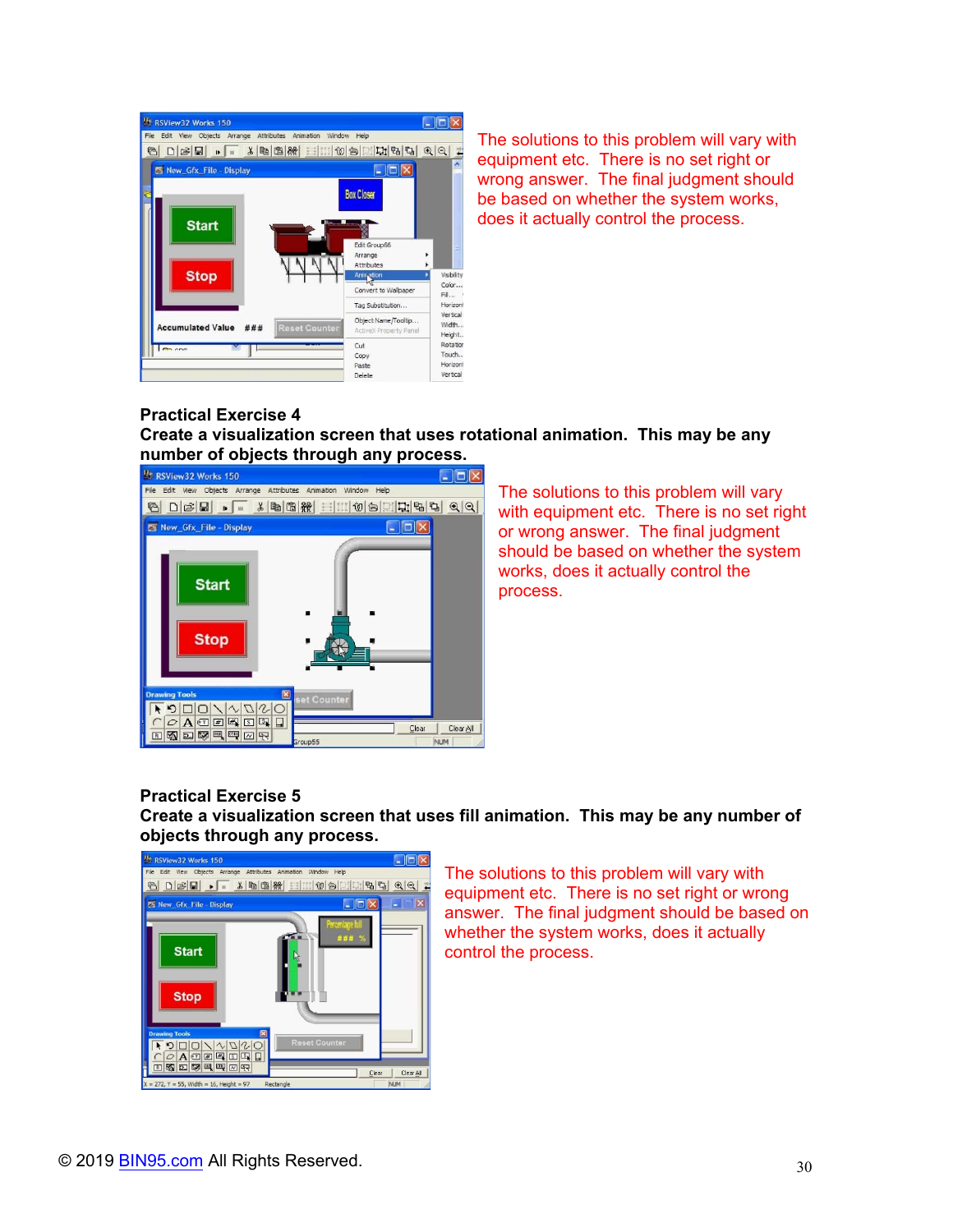### **Practical Exercise 1 Create a visualization of a trending object to monitor the accumulated value of 4**



The solutions to this problem will vary with equipment etc. There is no set right or wrong answer. The final judgment should be based on whether the system works, does it actually graphically display the process values.